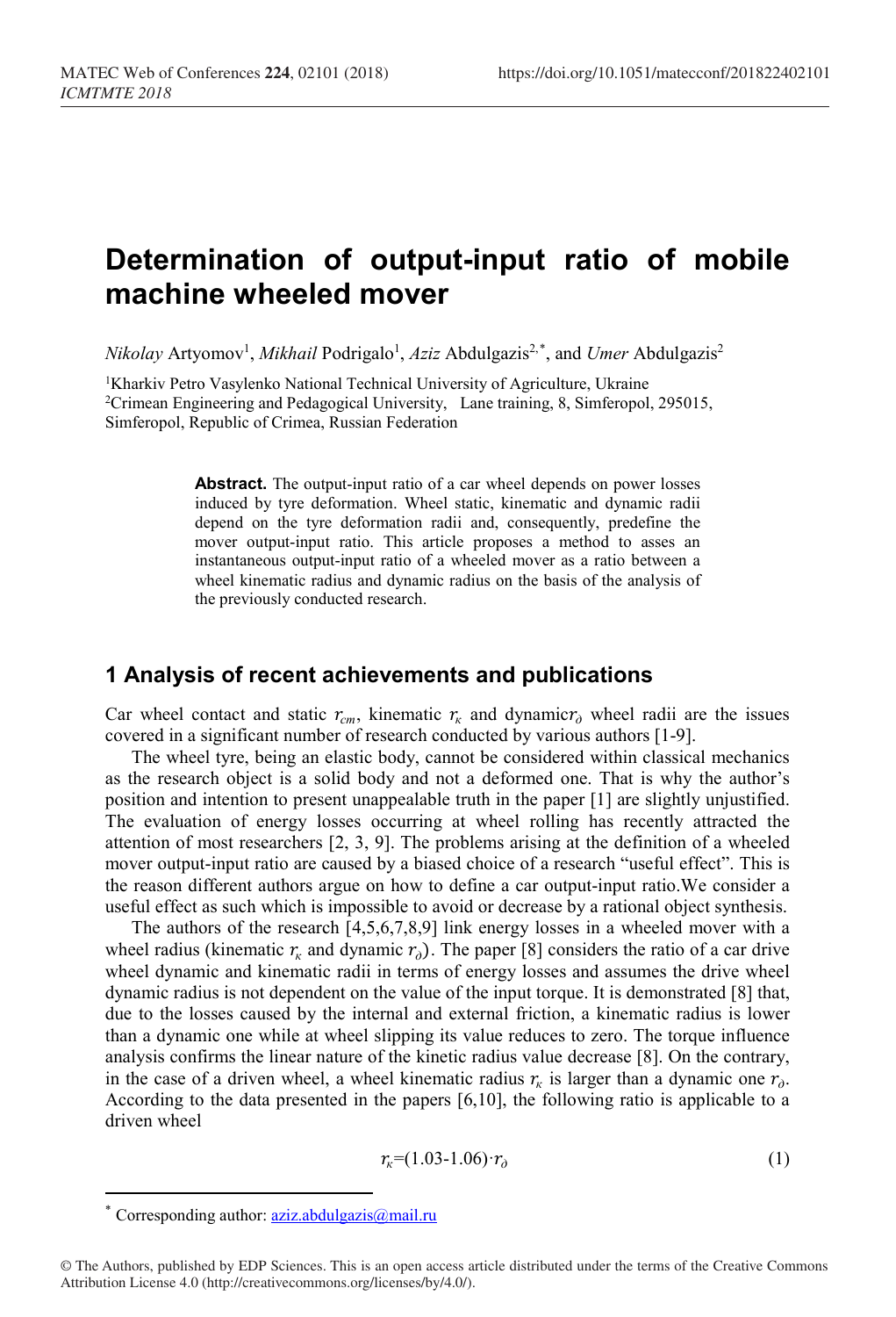In the paper [7], with the reference to the previously conducted research[11], the authors point out some inconsistencies in relation to the definition of the resistance towards wheel rolling on the basis ofthe equations of the power and force balance.

In the paper [11] we consider the equations of power and force balances of a car drive wheel.

$$
N_t = M_{\kappa} \cdot \omega_{\kappa -} P_x \cdot V_a; \tag{2}
$$

$$
R_z \cdot a = M_{\kappa} - R_x \cdot r_{\partial} \tag{3}
$$

where  $N_t$  – power lost by the wheel at its rolling (rolling resistance power);  $M_k$ ; $\omega_k$  - torque at the driving wheel and its angular rate;

 $P_x$  – longitudinal force applied to the wheel on the body side;

 $V_a$ - car speed (minimum speed of the wheel axis).

$$
V_a = \omega_\kappa \cdot r_\kappa \tag{4}
$$

 $R_{z}$  -normal road response to the wheel;

 $a$  - drift of the vector of a normal  $R<sub>z</sub>$  road response to the wheel (friction factor, rolling factor).

 $R_x$  - tangential road response to the wheel,  $R_x = -P_x$ .

By dividing the left and right parts of the equation (2) into $\omega_{k}$ , the authors of the papers [7,11] obtained the following equations taking into account the ratio (4)

$$
M_f = M_{\kappa} - P_{\chi} \cdot r_{\kappa} \tag{5}
$$

where  $M_f$  - moment of wheel rolling resistance. Taking into account that

$$
R_z a = M_f \tag{6}
$$

transform the expression (3) to the form:

$$
M_f = M_{\kappa} - P_{\kappa} \cdot r_{\partial} \tag{7}
$$

Comparing the expressions (5) and (7), we can see inconsistencies as  $r_{\phi} \neq r_{\kappa}$ . On the foregoing basis, the author of the paper [7] drew a conclusion that the resistance moment (5), obtained from the power balance equation (2), differs from the resistance moment (7) obtained from the force balance condition (3). Also, the difference in the moments, correspondingly obtained from the equation of power and force balances, is expressed by the formula:

$$
\Delta M_f = R_x (r_o - r_k) \tag{8}
$$

The author of the paper [7] explains the considered discrepancy by a wrong interpretation of the physical sense of the rolling resistance moment  $M_f$  included in the equation (5) and obtained  $N_t$  (rolling resistance power) on the wheel angular rate  $\omega_k$ . The authors [7] believe that the rolling resistance moment includes not only hysteresis losses but also the losses due to the friction in the contact area pattern. However, the paper [12] demonstrated that the friction in the contact area pattern also causes the drift of a normal road response vector.

In our opinion, the underlined inconsistencies are explained by the fact that the authors of the known papers [1,7,11] considered the car wheel dynamics within classical mechanics which considers only solid bodies (bodies with permanent distances between their points).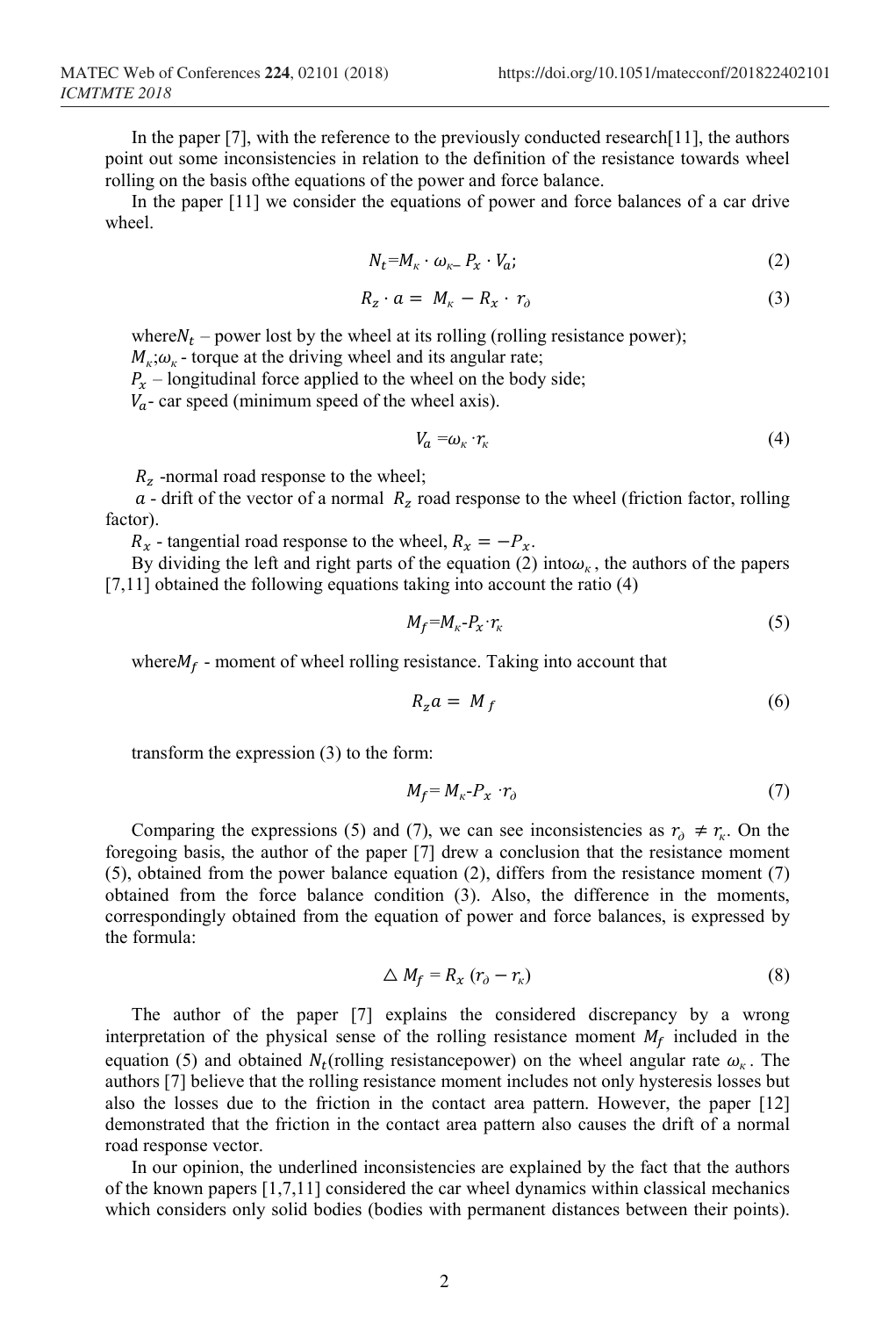From this point of view $r_a = r_k$  and arising inconsistencies disappear (see the equations (5) and (7)).

To explain the specified inconsistencies, it is necessary to consider the car wheel rolling process withinthe elasticity theory and take into account the deformations of wheel components. At the solving of the specified problem it is necessary to link the wheel output-input ratio, kinematic and dynamic radii.

### **2 Purpose and research objectives setting**

The research purpose is to define an instantaneous, power and cyclic output-input ratios of a car drive wheel.

To reach the set purpose, one needs to identify the interconnection between kinematic and dynamic radii and the car drive wheel output-input ratio.

#### **3 Statement of basic material**

Kinematic and dynamic radii can be obtained with the help of the following dependencies:

$$
r_{\rm k} = V_a/\omega_{\rm k};\tag{9}
$$

$$
r_{\rm A} = M_{\rm K}/P_{\rm K} \tag{10}
$$

where $P_{K}$ –traction force applied to the wheel axis.

The instantaneous output-input ratio of the car drive wheel can be defined as follows:

$$
\eta_{\kappa}^{\text{MTH}} = \frac{N_{\text{IOJ}}}{N_{\text{3aTP}}} \frac{P_{\kappa} \cdot V_a}{M_{\kappa} \cdot \omega_{\kappa}}
$$
\n(11)

Where  $N$ пол- useful efficiency transmitted from the wheel to the car

$$
N_{\text{no,n}} = P_{\text{k}} \cdot V_a; \tag{12}
$$

 $N<sub>3</sub>$ атр – power delivered to the wheel from the car transmission  $N_{\text{3arp}} = M_{\text{K}} \cdot \omega_{\text{K}};$ In the equation (11):

$$
\frac{P_{\kappa}}{M_{\kappa}} \frac{1}{r_{\mu}} \tag{13}
$$

and

$$
\frac{V_a}{\omega_{\kappa}} = r_{\kappa} \tag{14}
$$

After the substitution of  $(13)$  and  $(14)$  in  $(11)$  we obtain:

$$
\eta_{\kappa}^{\text{MTH}} = r_{\kappa} / r_{\mu}
$$
 (15)

The obtained expression for the definition of the instantaneous output-input ratio of a wheeled mover takes into account all the internal power losses in a tyre except for the rolling resistance caused by the drift of the road normal response in relation to the direction the normal load vector acts on the wheel. It should be mentioned that the wheel rolling resistance is predetermined by the specified drift and relates to the occurring efforts of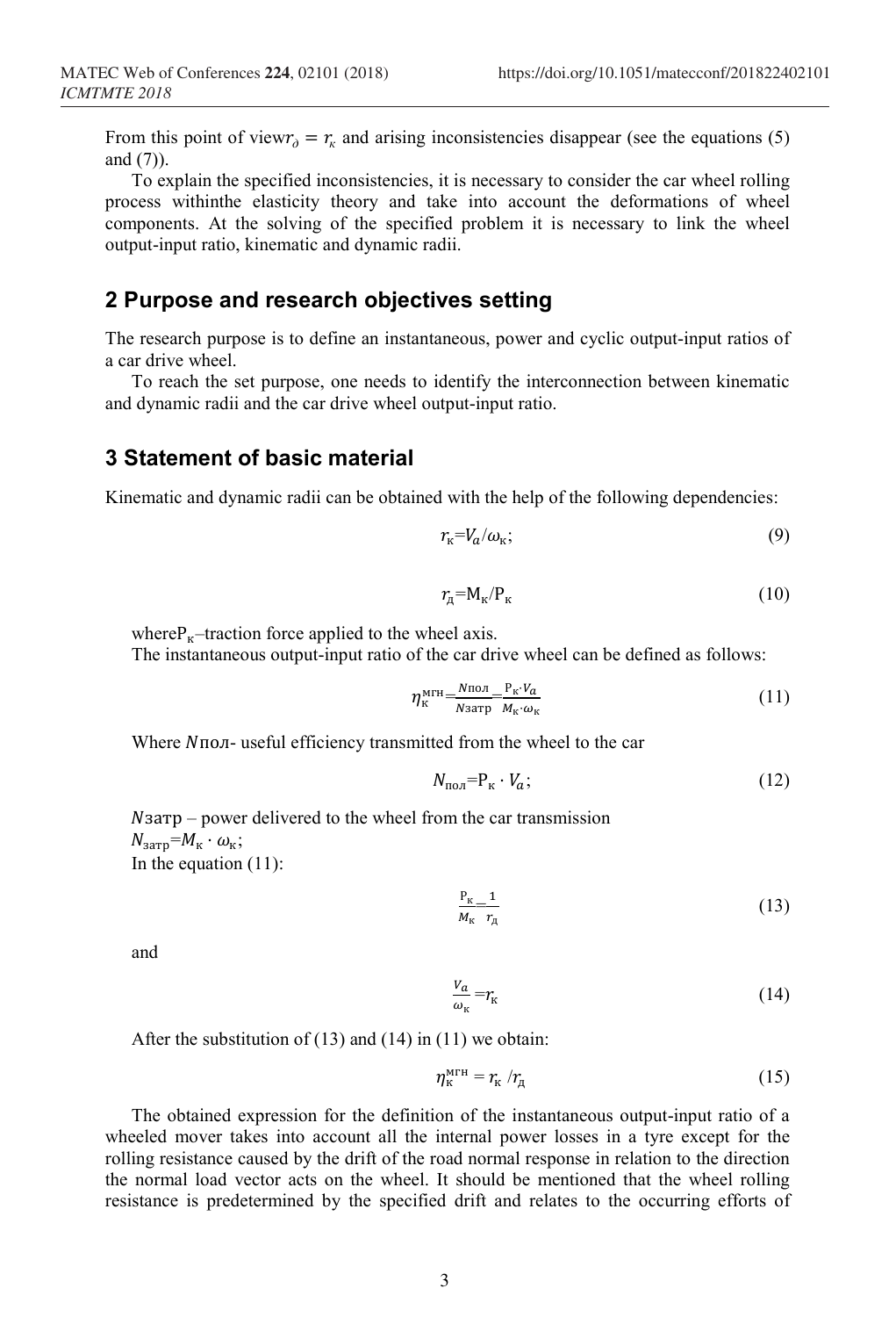useful (production) resistance, which is proved in the papers [12-13]. That is why, at the definition of a wheeled mover output-input ratio, one may not take them into account.

To evaluate the correctness of the obtained result, we write the equation (2) for the power balance of the car drive wheel in the following form:

$$
N_{\kappa}\eta_{\kappa}^{\text{MTH}} = N_{\text{3aTP}}^{\text{MTH}}\eta_{\kappa}^{\text{MTH}} = N_t + P_x \cdot V_a \tag{16}
$$

Where  $N_t$ - power of the wheel rolling resistance force induced by the drift of a normal road response,

$$
N_t = \mathbf{a} \cdot R_z \cdot \omega_{\kappa} \tag{17}
$$

The equation (16) with the account of  $(4)$ , $(12)$ , $(15)$ , $(17)$  takes the form:

$$
M_{\rm K} \cdot \omega_{\rm K} \cdot \frac{r_{\rm K}}{r_{\rm A}} = \alpha \cdot R_{\rm z} \cdot \omega_{\rm K} + P_{\rm x} \cdot \omega_{\rm K} \cdot r_{\rm K}
$$
 (18)

Dividing the left and right parts of the equation (18) into  $\omega_{\kappa}$ , we obtain the following expression after rearrangement:

$$
M_{\kappa} = M_f \cdot \frac{r_{\kappa}}{r_{\kappa}} + R_{\kappa} \cdot r_{\kappa} = \alpha \cdot R_z \cdot \frac{r_{\kappa}}{r_{\kappa}} + R_{\kappa} \cdot r_{\kappa} = f \cdot R_z \cdot \frac{r_{\kappa}^2}{r_{\kappa}} + R_{\kappa} \cdot r_{\kappa}
$$
(19)

The power balance equation (3) can be represented in the form (with the account of the wheel power output-input ratio  $\eta_{\kappa}^{cm}$ ).

$$
M_{\kappa} \cdot \eta_{\kappa}^{\text{CHJ}} = M_f + R_{\chi} \cdot r_{\mu} \tag{20}
$$

From the expression (20), taking account the equation (19), we obtain:

$$
\eta_{\kappa}^{\text{CHJ}} = \frac{M_f + R_x \cdot r_A}{M_f \cdot \frac{r_A}{r_{\kappa}} + R_x \cdot r_A} = \frac{f + \frac{R_x}{r_A}}{f \cdot \frac{r_A}{r_{\kappa}} + \frac{R_x}{r_Z}} \tag{21}
$$

Where: - wheel rolling resistance factor.

$$
f = \frac{a}{r_A} \tag{22}
$$

The cyclic output-input ratio of a wheeled mover for the period of time T can be defined as follows:

$$
\eta_{\kappa}^{\text{HKKJ}} = \frac{1}{T} \int_0^T \frac{r_{\kappa}(t)}{r_{\pi}(t)} dt \tag{23}
$$

Where  $r_{\kappa}(t)$ ,  $r_{\mu}(t)$ - time control functions of the kinematic and dynamic radii.

Therefore, the inconsistency specified in the papers [7,11] is explained by the fact that the wheel power balance equation has an instantaneous wheel output-input ratio  $\eta_{\kappa}^{\text{MTH}}$  while the force balance equation has a force output-input ratio  $\eta_{\kappa}^{cnn}$ .

Therefore, if we consider the wheel as a deformed body rather than a solid one, it eliminates the inconsistencies between the force and power balance equations of the drive wheel in the equilibrium.The obtained expressions for an instantaneous output-input ratio take into account kinematic $r_{\rm k}$  and dynamic  $r_{\rm n}$ drive wheel radii. The obtained expressions for a force output-input ratio (see  $(21)$ ) make us think over the issue what is the rolling resistance moment  $M_f$ - designation or internal effort? Apparently, it is an external effort for a car, but if we consider a four-phase mechanism of the car undercarriage (as it is suggested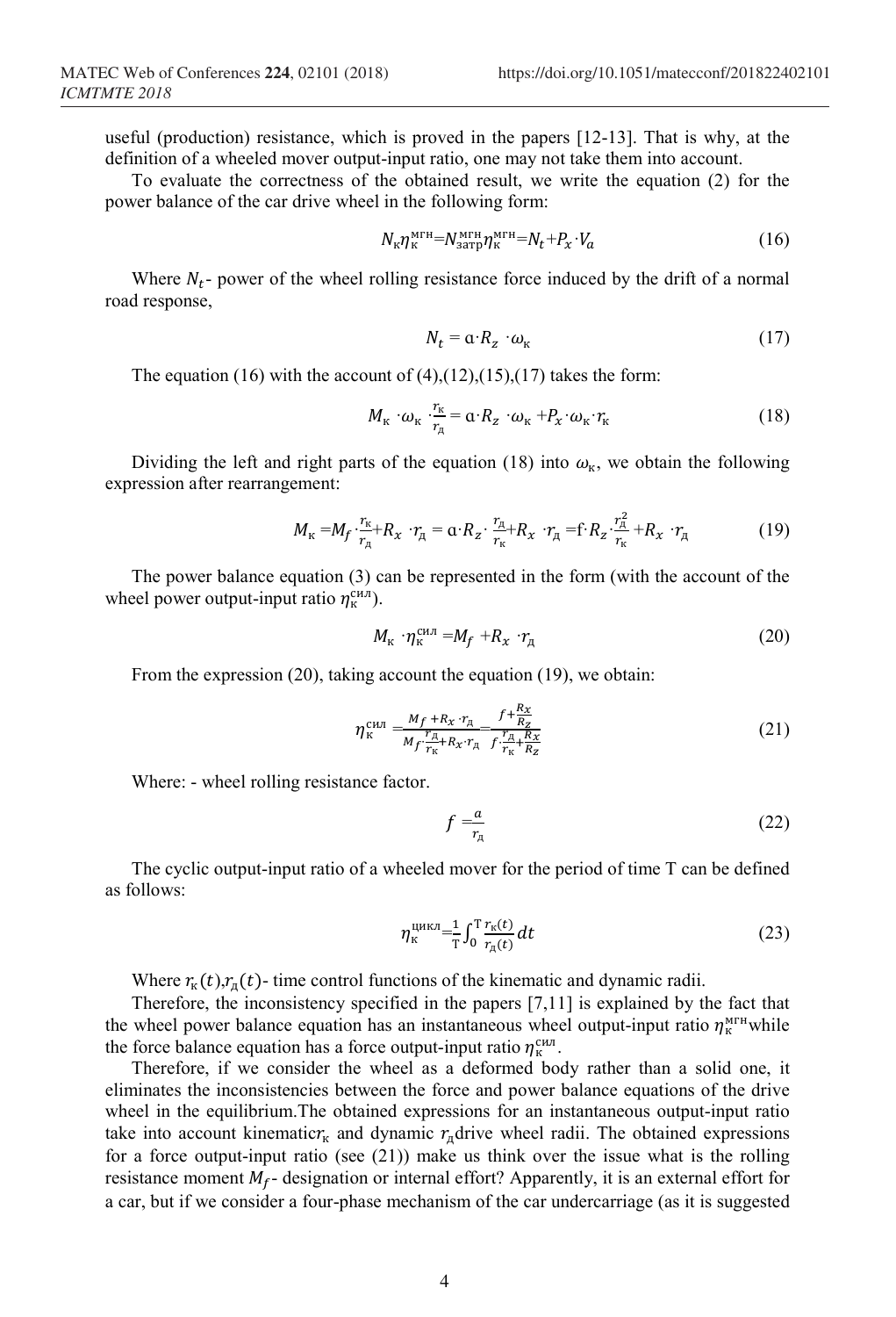in the paper [13]), including a road as a separate standing element, an instantaneous rolling resistance of fore and back wheels will represent an internal effort. That is why in the equation  $(21)$  the input rolling resistance factor for a force output-input ratio is  $f$ .

# **4 Conclusions**

1. The inconsistencies between the equations for the car drive wheel force and power balance equations are eliminated if we take into account instantaneous and force outputinput ratios.

2. The obtained expressions for instantaneous, force and cyclic drive wheel output-input ratios give us an opportunity to specify the car traction calculation.

## **References**

- 1. Pozhidayev S.P., *On Theory of Elastic Wheel Quality in Terms of Mechnaics*, Motor Car Industry, No.**1**. P.16-17 (2014).
- 2. Pozhidayev S.P., *On Useful Mechanical Effect and Car Energy Efficiency*, Автомеханик України, No.**3**, P.18-21(2015).
- 3. Evsyeev P.P., *Efficient Car Engine Output-Input Ratio*, Motor Car Industry, No.4,  $P.12 - 14(2006)$ .
- 4. Pozhidayev P.K., *Issues on Elastic Wheel Radius*, R&D Journal "Motor Car Transport", No.4 (20), P.6 – 8 (2014).
- 5. T.A. Balabina, N.P. Balovnev, V.A. Ivanov. S.I. Chepurnoy, *Influence of Parameters and Contact Conditions of Wheel Elasticity on Their Power and Kinematic Characteristics*, News Bulleting of Moscow State Technical University "MAMI", No.**1 (15)**, V.1, P.28 – 32 (2013).
- 6. Kopotilov V.I., *Key Parameters of Elastic Wheel Rolling at Movement Along Hard Surface*, Oil and Gas in Western Siberia: Materials of International Scientific and Technical Conference. T.S. Design, Building and Operation of Transport Systems and Oil&Gas Storage Systems. Auto-road Problems of Oil-Gas Complex. TyumGNGU, P.201-205 (2015).
- 7. V.I.Kopotilov, L.B. Parkhomenko, *Analysis of Force and Power Balance Equations for Car Drive Wheel*, Oil and Gas in Western Siberia: Materials of International Scientific and Technical Conference. T.S. Design, Building and Operation of Transport Systems and Oil&Gas Storage Systems. Auto-road Problems of Oil-Gas Complex. TyumGNGU, Editor P.V. Yevtin. - Tyumen.: TyumGNGU, P. 206-209 (2015).
- 8. Kopotilov V.I., Theoretical Analysis of Car Drive Wheel Radii, Truck. Monthly and daily R&D journal, M.: 000 –Mashinostroyeniye, **32**, P.34-39 (2013).
- 9. Yu.G. Gorshkov. I.V. Zainiyev, *Mobile Device Power Losses due to Pneumatic Wheeled Mover Rolling*, Tractors and Agricultural Machines, No.**10**, P.16-19 (2009).
- 10. Tarasik V.P., *Theory of Car Motion: Manual for Higher Education Institutions* (Saint-Petersburg: BKhV - Saint-Petersburg, 2006)
- 11. V.A. Petrushov, V.V, Moskovkin, A.N. Evgrafov, *Car Power Balance* (M.:Mashinostroyeniye, 1984).